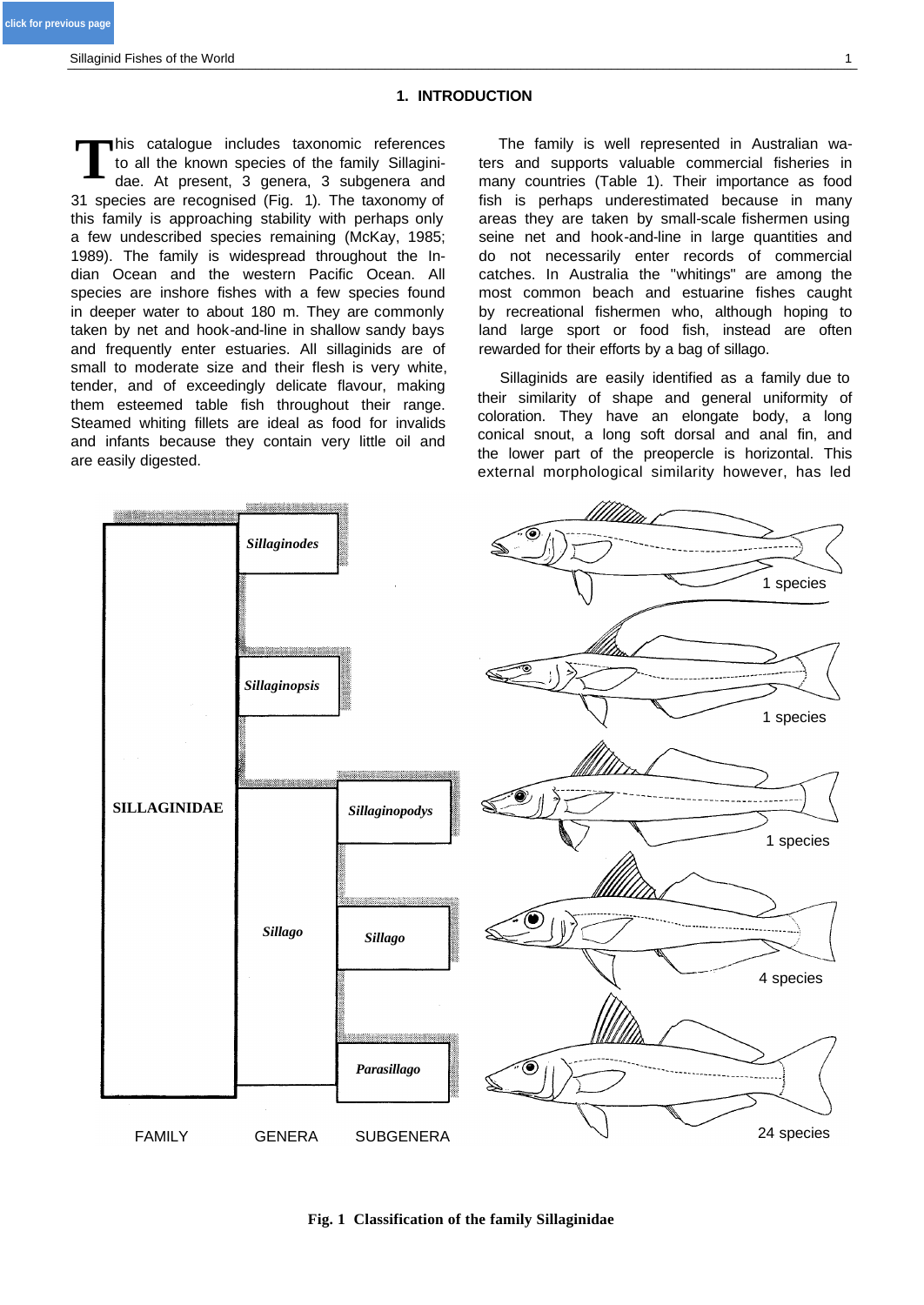**Table 1 Sillaginid catches in world flsheries in metric tons (F = FAO estimates)**

<span id="page-1-0"></span>

| <b>COUNTRY</b>  | <b>FAO</b> |         |                          |         | Year    |         |         |         |        |
|-----------------|------------|---------|--------------------------|---------|---------|---------|---------|---------|--------|
|                 | Area       | 1983    | 1984                     | 1985    | 1986    | 1987    | 1988    | 1989    | 1990   |
| Pakistan        | 51         | 486     | 624                      | 228     | 312     | 350     | 310     | 290     | 280    |
| W. Australia    | 57         | 1991    | 1965                     | 2071F   | 2918F   | 3725F   | 3909F   | 3 267F  | 4 156F |
| Malaysia        | 57         | 573     | 448                      | 353     | 386     | 386F    | 386F    | 390F    | 390F   |
| <b>Thailand</b> | 57         | 247     | 293                      | 884     | 1 0 0 6 | 846     | 1048    | 1000F   | 960F   |
| Korea           | 61         | 998     | 289                      | 160     | 709     | 103     | 160     | 141F    | 140F   |
| N.E. Australia  | 71         | 1       | $\overline{\phantom{a}}$ |         |         |         |         |         |        |
| Malaysia        | 71         | 448     | 566                      | 474     | 440     | 440F    | 440F    | 440F    | 440F   |
| Philippines     | 71         | 10 091  | 8 3 5 4                  | 9600    | 9866    | 12 178  | 9729    | 10 3 26 | 10478  |
| Singapore       | 71         | 84      | 106                      | 107     | 116     | 95      | 137     | 107     | 128    |
| Thailand        | 71         | 1 3 8 6 | 2205                     | 3063    | 3 1 2 3 | 3 3 7 3 | 3678    | 4 0 0 0 | 3820F  |
| S.E. Australia  | 81         | 1 2 6 5 | 911                      | 960F    | 1 353F  | 1727F   | 1812F   | 1514F   | 1926F  |
| Species total   |            | 17570   | 15761                    | 17 900F | 20 229F | 23 223F | 21 609F | 21 475F | 22718F |

Source: FAO Fisheries Statistics, 1992.

to much confusion in their specific identification and many true species have been concealed in the synonymy of wide ranging species. For example, the separate identities of the three trumpeter sillaginids *Sillago maculata, S. aeolus* and *S. burrus* were only recognised in 1985 and are elevated to full species in this work. Similarly, the specific identities in the *Sillago bassensis - S. flindersi* complex in southern Australia was only determined by the discovery of coexisting populations of both species and the application of electrophoresis of muscle and liver enzymes (Dixon et al., 1987) following their separation on the basis of vertebral counts and small differences in coloration by McKay (1985). In the fish market it is not uncommon to find mixed consignments of two or more species although experienced fishermen are seldom confused.

It is often difficult to obtain accurate catch statistics for some species of sillaginids because of proximity of similar species and ecological differences in coloration of the same species. The species of sillaginids trawled in slightly deeper waters offshore are frequently different from those species taken in nearby inshore areas by beach seine or castnet. In contrast to shallow coastal marine populations of the same species, estuarine populations may be darker in coloration with black edging to the caudal fin, snout, and sides of the

body. These problems are further discussed in section 1.4.

The biology of many species is unknown and in general, sillaginids are poorly researched. Only the commercially important species have been investigated, and then, very inadequately. In recent years this family has been recognised as a superior candidate for aquaculture in estuarine areas.

The literature on sillaginids is not extensive. An effort has been made to include most of the pertinent literature on the family. References to the parasites of sillaginids are generally omitted.

## **1.1 Habitat and Biology**

Sillaginids are bottom feeding, schooling, carnivorous, coastal fishes, inhabiting open sandflats, muddy substrates, and nearshore along beaches subject to moderately strong wave action. Some species enter estuaries and even penetrate fresh water for considerable periods, despite the absence of renal corpuscles in the kidney (Nadkarni, 1963). Shallow water of a few centimetres may be inhabited by juvenile sillaginids, especially in the vicinity of mangroves or seagrass beds, and other species are trawled to depths exceeding 180 m.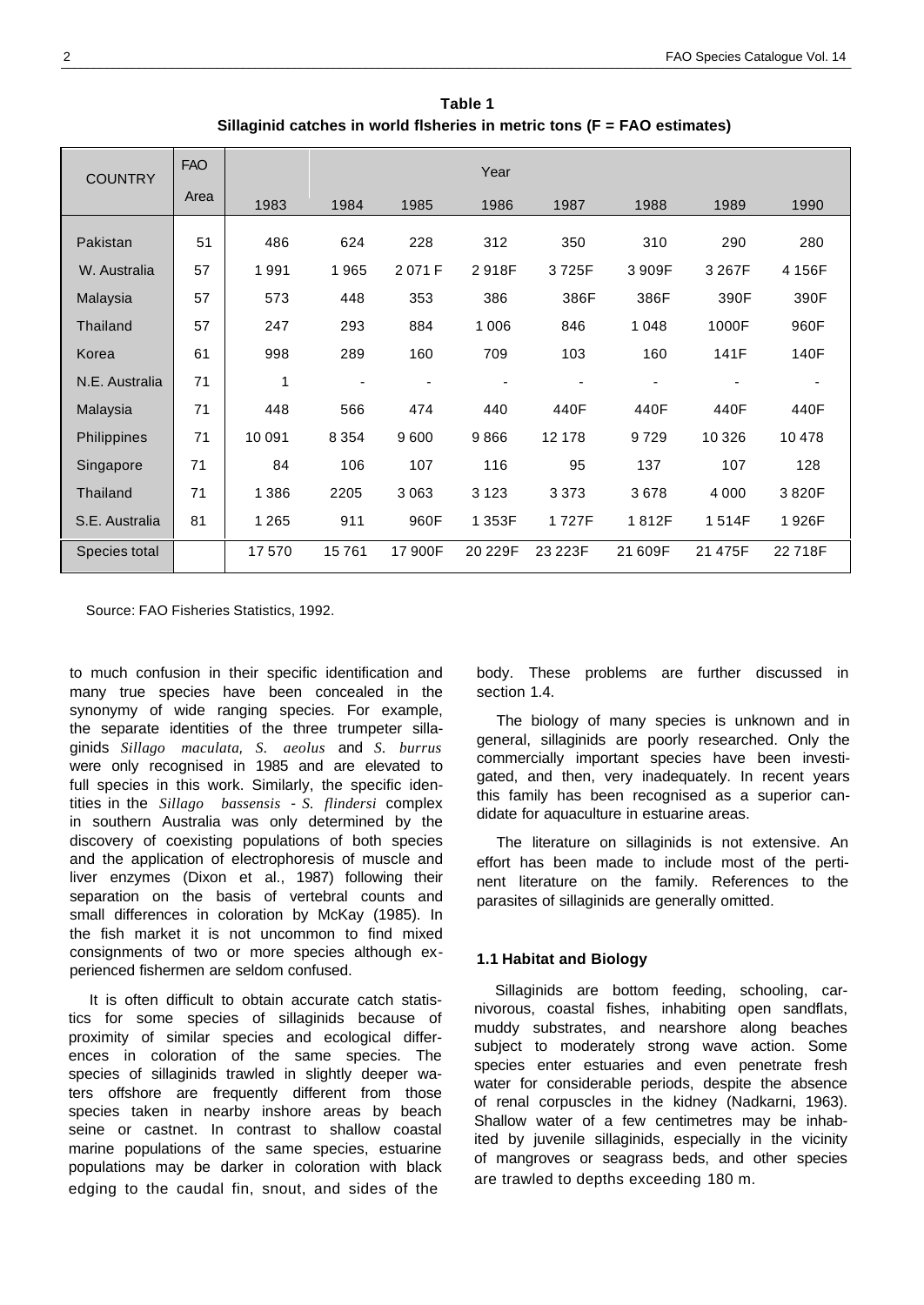The sharp snout of sillaginids facilitates burrowing in the sand in search of worms, crustaceans, and small molluscs. In muddy substrates sillago drive the snout deep into the bottom to feed on worms. The feeding grounds may be identified in shallow water due to the conical depressions left in the surface. *Sillago analis* has been observed to plough up the substrate in search of prey. Food items commonly reported for sillaginids are benthic and epibenthic organisms, principally polychaete worms, small shrimps, amphipods, small crabs, fish and filamentous algae.

These fishes are capable of burrowing completely into the sand to escape predators or to dodge the seine net. Fishermen sometimes walk behind the hauled seine to feel with their bare feet for sillaginids buried under the sand after the leadline of the net has passed; for this reason they are frequently called sandborers.

The greatly expanded sensory system of the lower part of the head and the swollen sides of the snout are apparently employed in the location of prey below the substrate. This highly developed sensory canal system, particularly the lachrymal and the ventrally directed subpreopercular canals may receive vibrations from prey organisms in the sand. The filamentous tip of the first pelvic-fin ray

which many species maintain in contact with the substrate, is an additional potential sensory receptor. In *Sillago chondropus,* this filament has been modified to form a sled-like runner. The curious tubular extension from the lower part of the swimbladder to the ventral wall of the abdomen may also function as a receptor for sound or vibration, conveying stimuli to the swimbladder in the manner of an external ear. The complex swimbladder undoubtedly receives sound and transmits this to the auditory capsules in a number of species having anterior extensions from the swimbladder to the skull. The function of the lateral extensions and the post abdominal extensions of the swimbladder in some *Sillago* species has not been determined. This family does not have sonific (drumming) muscles associated with the swimbladder and therefore this organ is unlikely to produce sound as in the related family Sciaenidae.

According to Leis and Trnski (1989) the eggs of sillaginids are small (0.6 to 0.8 mm), spherical and pelagic. The larvae can be distinguished by a myomere count of 33 to 39, an elongate body, a gas bladder that is not visible during daylight, a gut that is initially straight and coils during flexion, very reduced head spination, dorsal and anal fin with similar numbers of rays, and the pigmentation pattern (Fig. 2).



**Fig. 2 Larval development** *of Sillago japonica* **(after Oozeki et al., 1992)**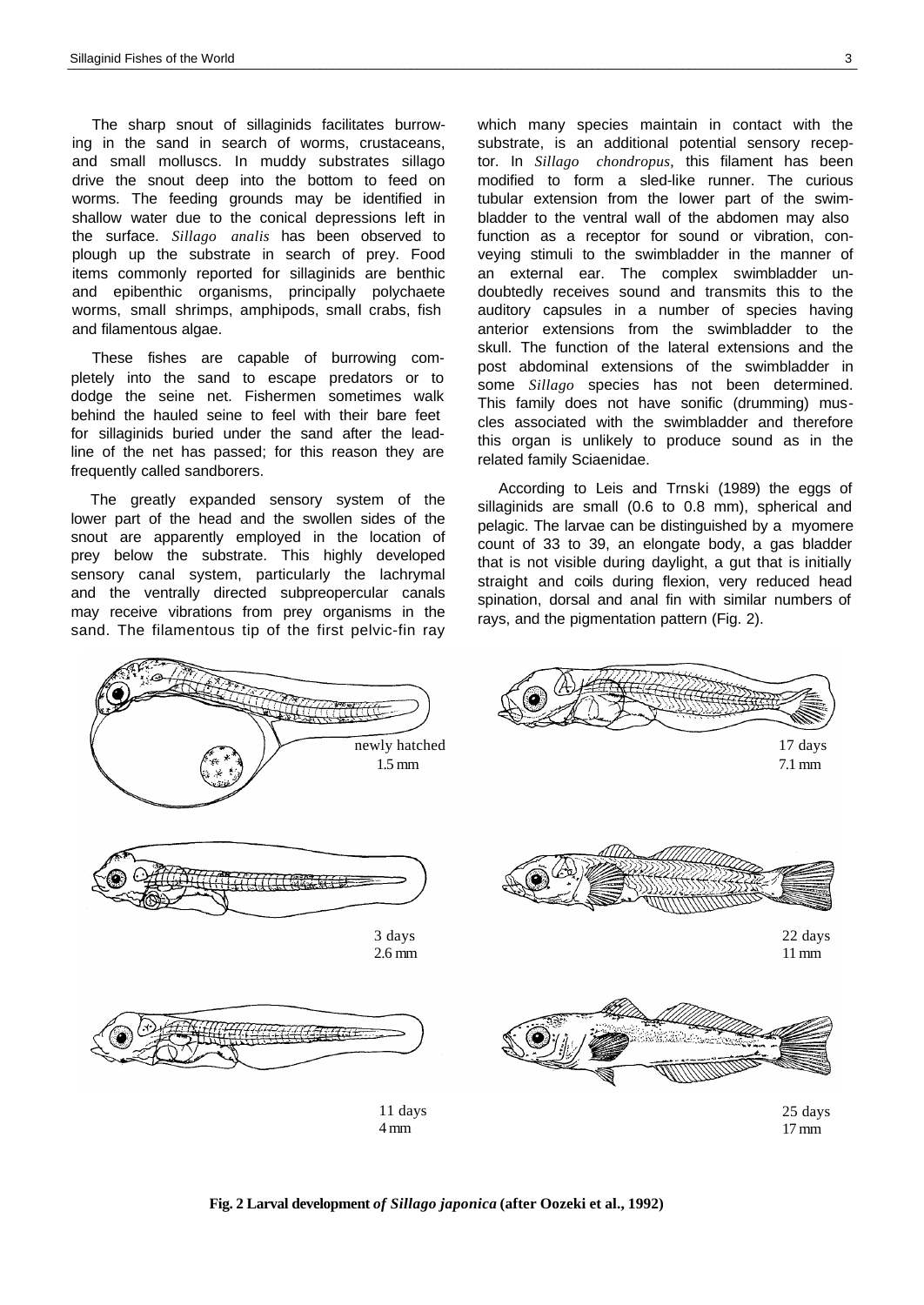Small but locally important fisheries exist throughout the range of the family. Sillagos are benthic fishes and are fished on the bottom. The fishes generally inhabit inshore coastal waters and are mostly taken by beach seines. In deeper water, trawlers take considerable quantities using beam trawl and otter trawl nets. As all species consume a variety of food items, many sillaginids are taken by line baited with worm, shrimp, and fish. Some of the most popular baits are soldier-crabs *(Mictyris),*  worms and yabbies *(Callianassa).* Some species are taken by line in the surf zone and in remarkably shallow water over sandflats and in the sandy channels of estuaries. Some marine species, such as *Sillago sihama,* enter fresh water (Günther, 1861: 221) and may remain in the estuary for considerable periods.

Large schools of sillago are observed feeding in shallow water early in the morning and late afternoon, usually working against the tide. In the middle of the day they may move into deeper water and are not as readily taken by line. Experienced fishermen take care not to make undue noise on the beach or in the boat as the fish are regarded as sensitive to noise and in some small estuaries are disturbed by outboard motors to the extent that schools may avoid entering such areas. The fish are also sensitive to movement, especially shadows; castnet fishermen employ the tactic of paddling into the sun toward a school and drifting slowly upon it before casting the net. Estuarine castnet fishermen frequently work in pairs or trios, all casting at the same time or one after another in quick succession.

Sillaginids are sought after by recreational fishermen who take considerable quantities in Australian waters. Pollock (1980) estimated the annual catch by net fishermen in southeast Queensland during the 1980-81 season at 240 t. He estimated that recreational anglers caught 25 t of *Sillago ciliata* at nearby Bribie Island in the same season. Catches by angling club members at the latter location has decreased due to heavy fishing pressure, but the recreational catch in Moreton Bay shows no change in abundance (Pollock and Williams, 1983). Catches from commercial fisheries are reported from 7 countries (Table 1). During the period 1983 to 1990 overall catch was relatively stable with moderate increases reported in Australia and Thailand.

Sillaginids are important in estuarine aquaculture in India, Japan and Taiwan (China). Their potential for aquaculture in Australia has been recognised and research is under way on *Sillago ciliata* and *Sillaginodes punctata.*

# **1.3 Systematics and Zoogeography**

The Sillaginidae are related to the family Percidae, but their sister group is yet to be determined as this family possesses a number of primitive characters. The shared derived characters (synapomorphies) of the Sillaginidae are the swimbladder duct to the ventral abdominal wall, the haemal funnel, the lower part of the preopercle is bent inward, and the highly cavernous skull. The otolith morphology is characteristic of the family. See McKay (1985) for further information regarding the systematic affinities of the Sillaginidae.

The most plesiomorphic genera of the family are the monotypic *Sillaginodes* and *Sillaginopsis* which lack the duct from the ventral surface of the swimbladder. The genus *Sillaginodes* is perhaps the most plesiomorphic, whereas *Sillaginopsis* and to a lesser extent *Sillago (Sillaginopodys) chondropus*  are specialized bottom resting species that have the swimbladder reduced or even absent.

All are inshore species frequenting the sandy or silty substrates of the continental shelves of the Indo-Pacific region. The oceanic islands of the Pacific, including Fiji, Tonga and Samoa lack sillaginids. The family is found in New Caledonia and to Santa Cruz Island, but not southward to New Zealand where they are represented as fossils in Eocene and Lower Miocene deposits (Schwarzhans, 1984, otoliths only).

The origin of the Sillaginidae was probably in the Tethys Seaway during the Lower Eocene. During the Upper Eocene a shallow sea-way broke through south of Tasmania and this family colonized southern Australia. During the Miocene many Indo-Pacific sillaginids had become endemics (Schwarzhans, 1984). Fossil otoliths are known from Germany and France from the Upper Oligocene to the Lower Miocene. The family became extinct in New Zealand, probably during the Middle Miocene.

#### **1.4 Problems of Identification**

The identity of the species in this family has been considerably confused in the literature. The main reason for this problem is the great similarity in shape and coloration among the species. Many species are of uniform colour or external morphology. The juvenile coloration of *Sillago ciliata* and *S. analis* resemble the juveniles and adults of *S. maculata* in having a series of dark blotches and bars on the body. This juvenile coloration persists until the fish reach 10 cm, but in some specimens of *S. analis* it may still be discernible at 20 cm, or appear briefly on capture. The characteristic black spot at the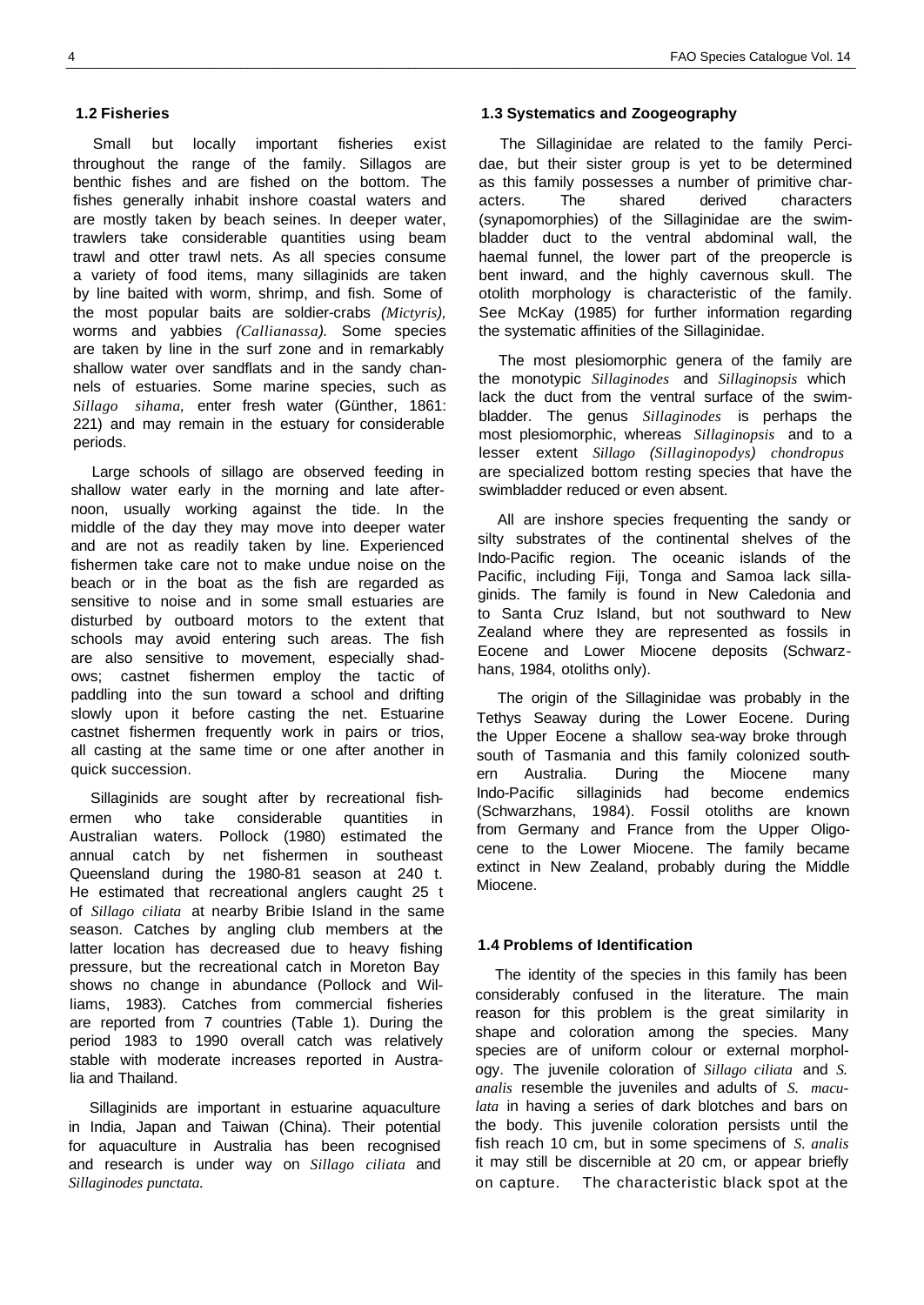base of the pectoral fin in *S. ciliata* and *S. maculata* may not appear until a standard length of about 5 cm is attained. Juvenile *S. maculata* can be distinguished from those of *S*. *ciliata* in having clearly defined dark round blotches anteriorly. A key to the juveniles of *S. maculata, S. ciliata* and *S. analis* is provided by Weng (1983). Another source of confusion is the possession of a very similar colour pattern by quite distinct species. This led to the inclusion of *S. burrus* and *S. aeolus* in the synonymy of *S. maculata* and confusion between *S. bassensis* and *S. flindersi.*

The resolution of such species groups was possible only when the shape of the swimbladder and the division of the vertebrae into abdominal, modified (haemal arch) and caudal components was taken into account (McKay, 1985). The field identification of sillago remains difficult. Where vertebrae counts are required it is possible to place fresh or frozen sillaginids into cold water and bring the fish to a gentle boil and then cool quickly with cold water and deflesh carefully. The vertebral column can be kept intact (with a little practice) and air dried for storage or preserved in alcohol. The shape of the swimbladder can be studied in fresh specimens, but is more readily dissected after fixation in formalin or exposure to undiluted alcohol for several days. Specimens are dissected by a cut down the ventral surface from the isthmus to a few millimetres before the vent, thence circumventing the anus and urogenital aperture and cutting along the base of the anal fin to the vertebral column to expose the full length of the swimbladder; the gills and viscera are removed and the thin peritoneum covering the swimbladder is pulled away with blunt forceps. Care should be taken not to damage any anterior or lateral appendages nor break the tubular process arising from the ventral surface of the swimbladder to the abdominal wall near the urogenital aperture. This tubular, blind, duct-like process is not connected to the gut (Fig. 3).

In addition to the key to the genus *Sillago,* which should be used for all specimens where locality of capture is unknown or doubtful (market material), area keys are provided to facilitate identification. **The area keys may contain species not yet recorded from the area.** All identifications made from the illustrated keys should be confirmed by consulting the diagnoses in the species accounts. Full descriptions of all species can be obtained by consulting the references cited in the literature provided for each species. Unfortunately, most of the earlier publications containing accounts of the family Sillaginidae are unreliable. In many instances the type specimens were not examined and valid species were incorrectly placed into synonymy based on inadequate descriptions. Misidentifications abound in the literature due to the neglect of useful internal characters.



**Fig. 3 Swimbladder in relation to the vertebral column**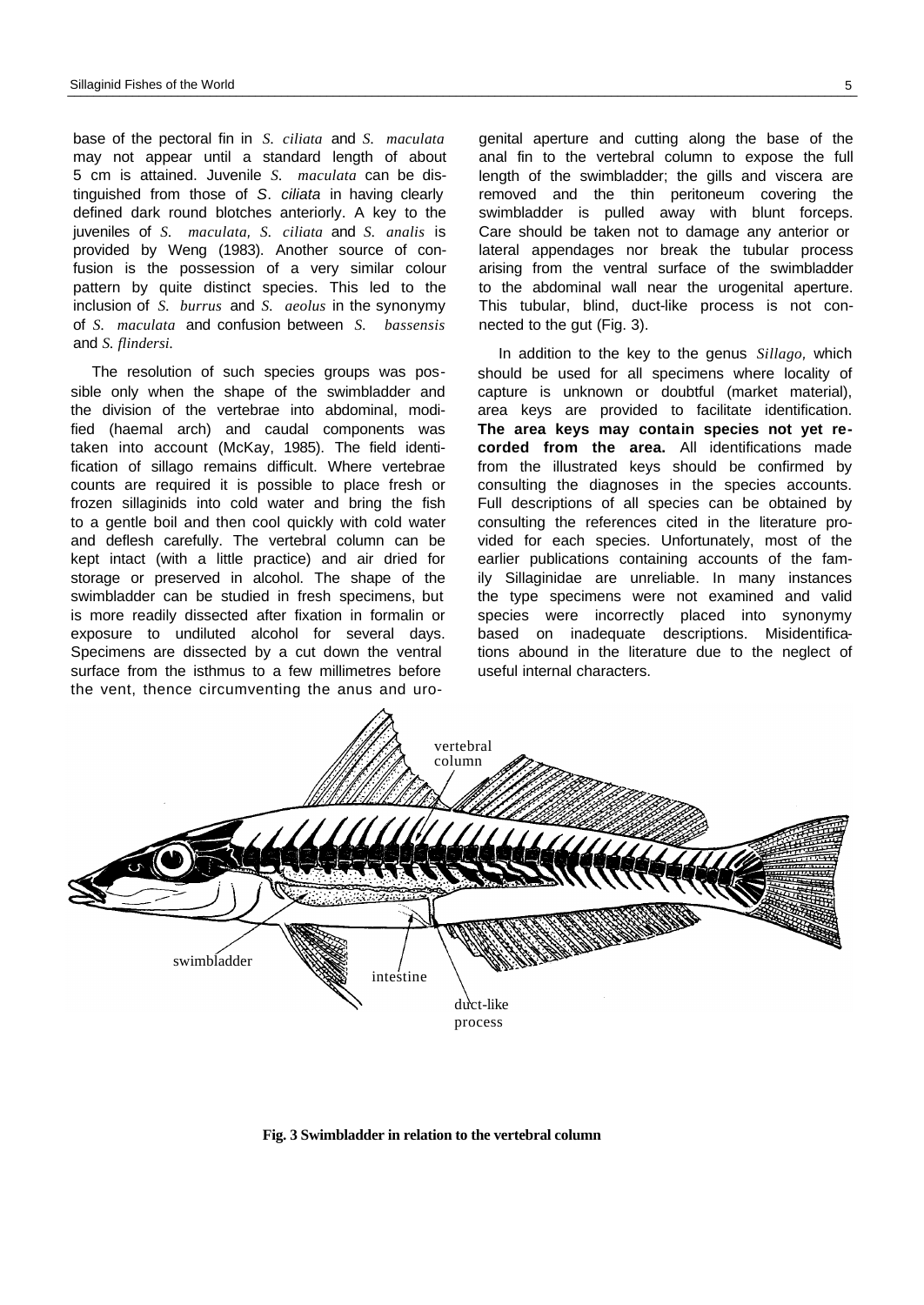## **1.5 Illustrated Glossary of Technical Terms, Measurements and Counts**

A typical sillago is shown in Fig. 4. Note that the snout and head measurements are taken from the tip of the snout and not the upper lip which is frequently depressed or sometimes protracted in alcohol preserved specimens.



**Fig. 4 External morphology and measurements**

**Anterior** - The front portion; the opposite of posterior.

**Anus** - External opening of the intestine, situated on the ventral midline of the body (Fig. 4). Also known as vent.

**Bar** - An elongate colour marking with vertical orientation, the sides of which are usually more or less straight.

**Blotch** - A pigmentation, irregular in shape.

**Caudal peduncle** - The narrow end of the body between the posterior basal end of the anal-fin base and to the base of the caudal fin (Fig. 4).

**Cheek, cheek scales** - The area between the lower part of the eye and the lower limb of the preopercle. The scale rows may consist of ctenoid, cycloid, or both kinds of scales, frequently the cycloid scales are above and anterior to the ctenoid scales if both are present (Fig. 4).

**Ctenoid scales** - Scales with small spiny projections at the posterior end (Fig. 5a).

**Cycloid scales** - Scales without spiny projections at the posterior end (Fig. 5b).

**Dorsal** - Toward the back or upper part of the body.



**A) Cycloid**

spiny

#### **Fig. 5 Scales**

**Dorsal fin** - A median fin along the back. Sillaginidae have two dorsal fins; the first is supported by spinous rays while the second has one spinous anteriorly and soft rays posteriorly (Fig. 4).

**Eye diameter** - The diameter between the fleshy margins of the orbit (Fig. 4).

**Gill arch** - The J-shaped structure under the gill cover that bears the gill filaments and normally the gill rakers.

**Head length** - The distance from the most distant end of the opercle to the snout and not the upper lip which is frequently depressed or sometimes protracted in alcohol preserved specimens (Fig. 4).

**Hyaline** - Transparent.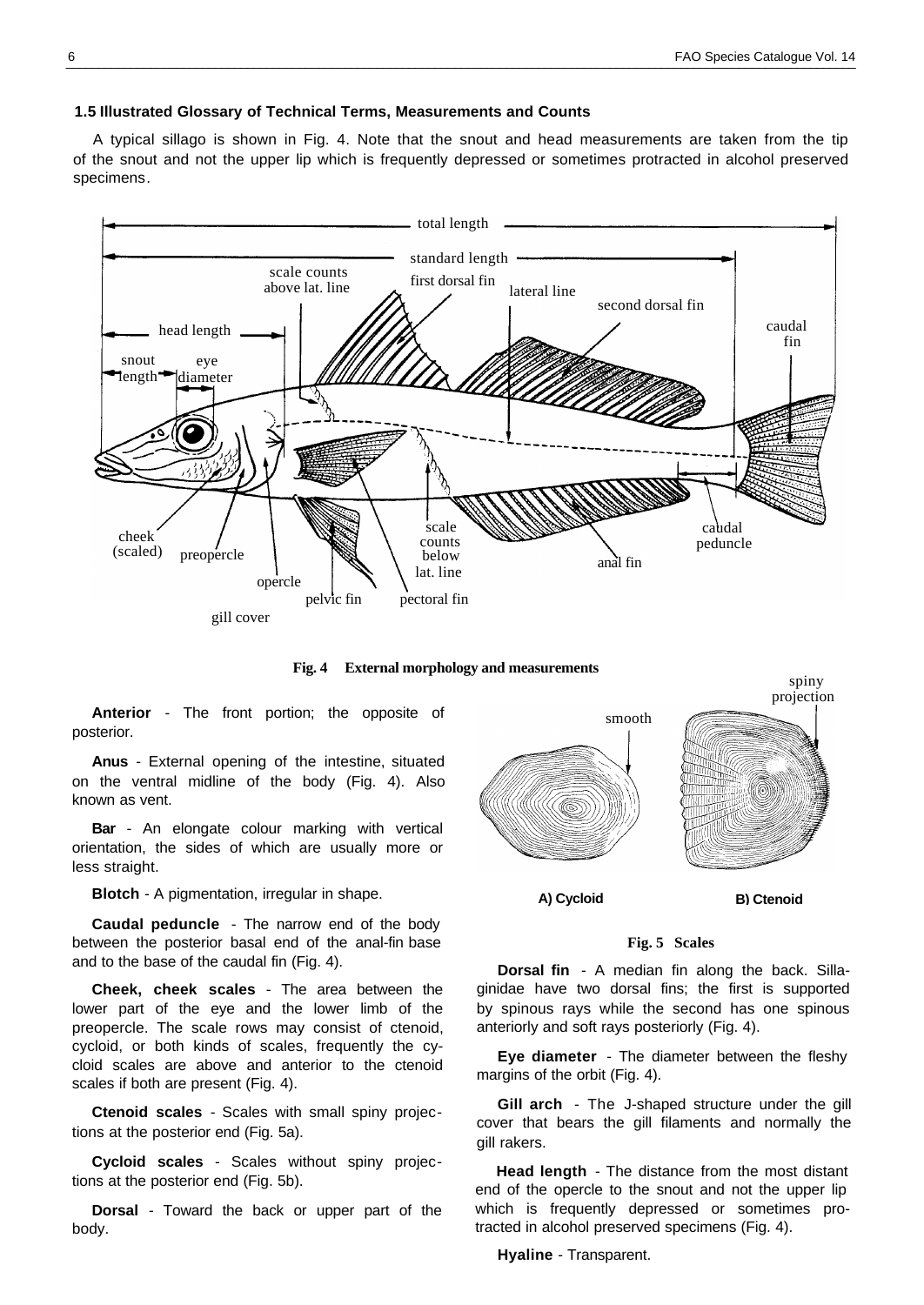**Lateral line** - A series of pored or tubed scales forming a raised line along the side of the body (Fig. 4). The **lateral-line scales** are counted from the most anterior pored scale near the upper end of the operculum to the base of the caudal fin which is detected by the crease which results from folding the fin forward. There are often one or more tubed scales that continue onto the caudal fin, posterior to the base of the caudal fin; these are not included in the count of lateral-line scales.

**Medial** - Toward the middle or median plane of the body; opposite of lateral line.

**Opercle** - The large bone forming the upper posterior part of the **gill cover** (Fig. 4).

**Orbit** - The bony border surrounding the eye. Measurements or distances which involve the orbit do not include the fleshy rim of the orbit. It is sometimes necessary to slightly squeeze the rim of the orbit to exclude this fleshy portion.

**Pectoral fin** - The fin on each side of the body immediately behind the gill opening (Fig. 4).

**Pelvic fin** - One of a pair of juxtaposed fins ventrally on the body below the pectoral fins (Fig. 4).

**Posterior** - The rear or hind portion; the opposite of anterior.

**Preopercle** - Bone on the cheek in front of the opercle and forming the front part of the **gill cover**  (Fig. 4).

**Rays** - The rigid structures that support the fin; **soft rays** are segmented, and flexible; **spinous rays** are stiff, unsegmented, and support the anterior portion of the anal and dorsal fins. The number

of spines are designated by roman numerals (I, II, III,  $IV, V$  ...) and the number of soft rays are designated by arabic numerals (1, 2, 3, 4, 5 ...). In the Sillaginidae, the last dorsal- and anal-fin pterygiophore supports two rays that are counted as a single element in this work. The anal spines are invariably two in number, the first is often quite small.

**Scales above and below lateral line -** A transverse series of scale rows; scales below lateral line are counted from the origin of the anal fin in an oblique row to the lateral-line scale, but not including the lateral-line row; scales above the lateral line are counted from the origin of the dorsal fin in an oblique row to the lateral-line scale, but not including the lateral-line row (Fig. 4).

**Snout length** - The distance from the anterior "fleshy" margin of the eye to the snout (Fig. 4) and not to the upper lip which is frequently depressed or sometimes protracted in alcohol preserved specimen.

**Spot** - A small, rounded regular pigmentation.

**Stripe** - An elongate colour marking with a horizontal or length-wise orientation, the sides of which are more or less straight.

**Standard length** - The straight line distance from the tip of the snout to a vertical line passing through the base of the caudal fin (taken to be the point of flexure of the caudal fin) (Fig. 4).

**Swimbladder** - A gas filled sac in the dorsal part of the body cavity. In Sillaginidae the swimbladder is important in classifying many forms and the swimbladder may be absent, poorly developed, or highly complex with various extensions (Figs 3, 6).



**Fig. 6 Swimbladders**